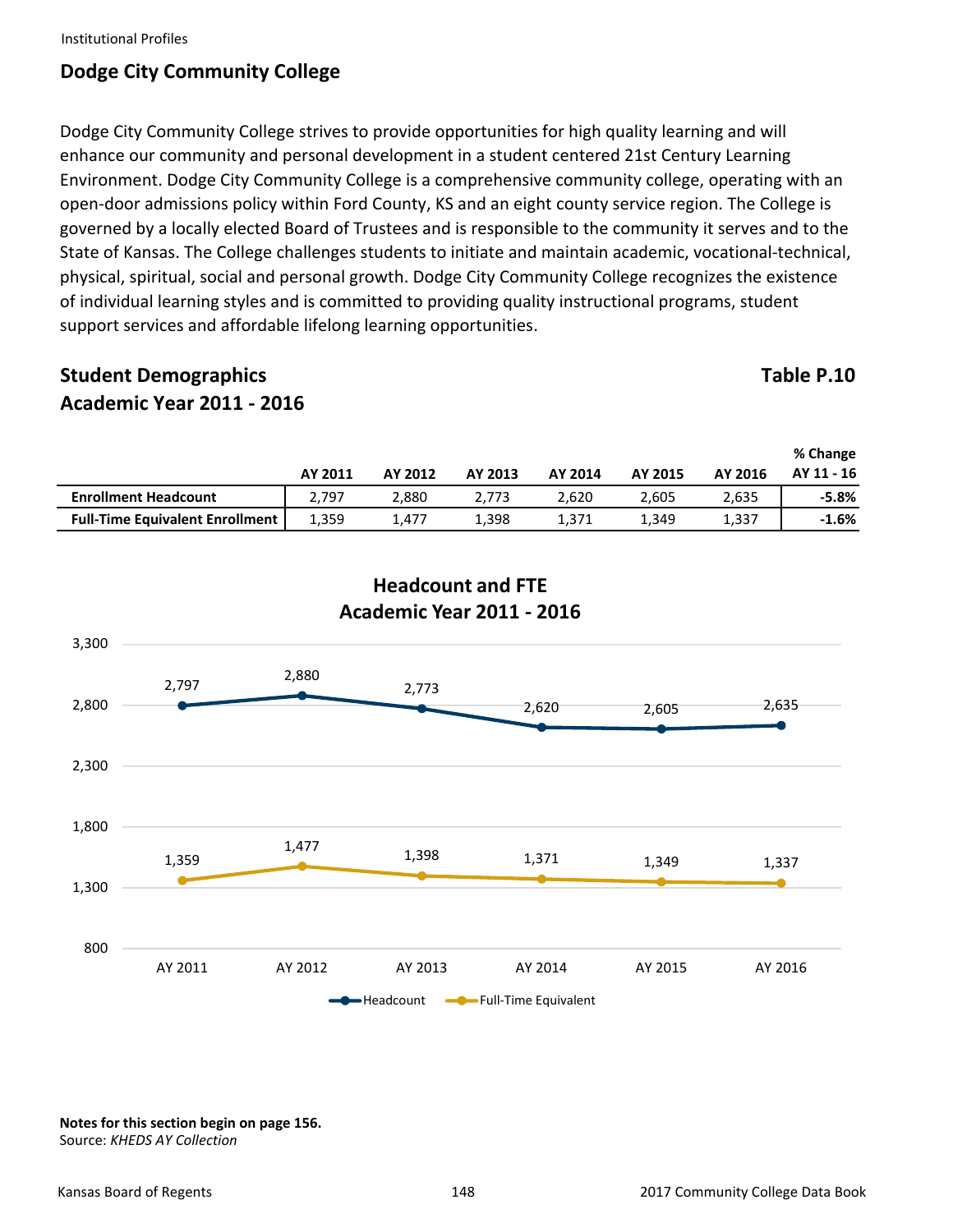|                                     |         |         |         |         |         |         | % Change   |
|-------------------------------------|---------|---------|---------|---------|---------|---------|------------|
| Race/Ethnicity                      | AY 2011 | AY 2012 | AY 2013 | AY 2014 | AY 2015 | AY 2016 | AY 11 - 16 |
| White                               | 57.1%   | 56.5%   | 56.4%   | 51.9%   | 48.6%   | 48.7%   | $-19.7%$   |
| Hispanic                            | 33.3%   | 32.7%   | 32.1%   | 34.0%   | 37.0%   | 38.7%   | 9.7%       |
| <b>Black or African-American</b>    | 6.3%    | 7.4%    | 7.8%    | 10.4%   | 10.6%   | 9.0%    | 33.9%      |
| Asian                               | 1.4%    | 1.2%    | 1.1%    | 1.2%    | 1.1%    | 1.2%    | $-20.5%$   |
| American Indian or Alaskan Native   | 0.6%    | 0.6%    | 0.6%    | 0.5%    | 0.7%    | 0.9%    | 47.1%      |
| Native Hawaiian or Pacific Islander | 0.3%    | 0.2%    | 0.3%    | 0.2%    | 0.1%    | 0.1%    | $-57.1%$   |
| Two or More                         | 0.6%    | 1.0%    | 1.3%    | 1.2%    | 1.6%    | 1.4%    | 111.8%     |
| Non-Resident Alien                  | 0.5%    | 0.5%    | 0.4%    | 0.4%    | 0.3%    | 0.0%    | <b>NA</b>  |
| Unknown                             | 0.0%    | 0.0%    | 0.0%    | 0.0%    | 0.0%    | 0.0%    | <b>NA</b>  |

# **Enrollment by Race/Ethnicity Academic Year 2016**



# **Enrollment by Gender Table P.12 Academic Year 2011 ‐ 2016**

**Gender AY 2011 AY 2012 AY 2013 AY 2014 AY 2015 AY 2016 % Change AY 11 ‐ 16** Female 1,623 1,635 1,414 1,331 1,277 1,250 **‐23.0%** Male 1,174 1,245 1,359 1,289 1,328 1,385 **18.0%** Unknown 0 0 0 0 0 0 **NA**

**Total 2,797 2,880 2,773 2,620 2,605 2,635 ‐5.8%**

**Notes for this section begin on page 156.**  Source: *KHEDS AY Collection*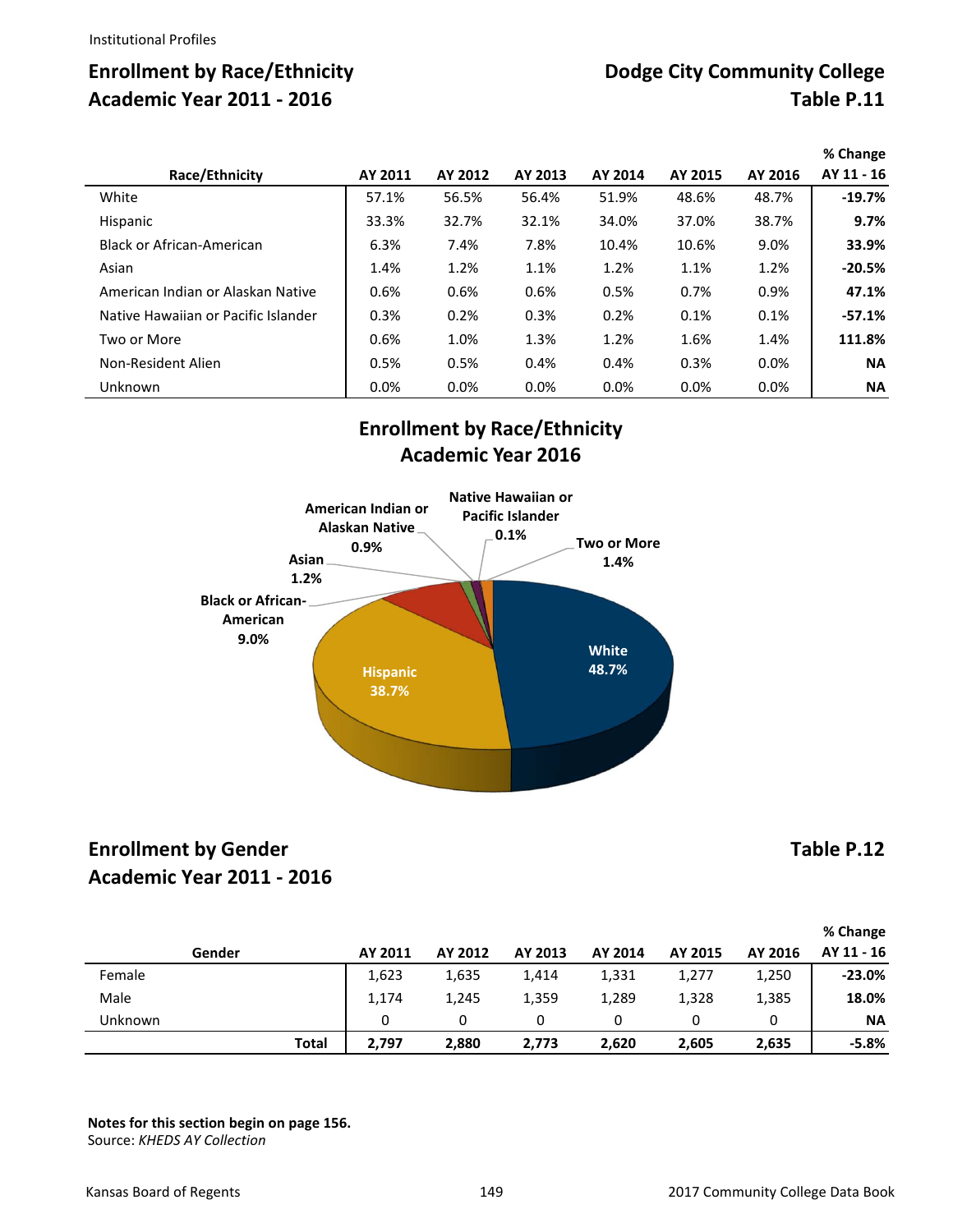|           |         |         |         |         |         |         | % Change   |
|-----------|---------|---------|---------|---------|---------|---------|------------|
| Age       | AY 2011 | AY 2012 | AY 2013 | AY 2014 | AY 2015 | AY 2016 | AY 11 - 16 |
| $18$      | 9.6%    | 9.4%    | 9.3%    | 9.0%    | 9.7%    | 8.9%    | $-12.7%$   |
| 18-19     | 25.9%   | 26.8%   | 26.3%   | 28.3%   | 26.7%   | 27.2%   | $-1.1%$    |
| $20 - 24$ | 27.8%   | 29.1%   | 29.0%   | 30.3%   | 31.6%   | 30.7%   | 3.9%       |
| $25 - 44$ | 25.8%   | 25.2%   | 26.3%   | 26.1%   | 25.7%   | 27.7%   | 1.1%       |
| 45-64     | 9.4%    | 7.6%    | 7.2%    | 5.3%    | 5.3%    | 4.8%    | $-51.5%$   |
| $65+$     | 1.6%    | 1.8%    | 1.9%    | 1.0%    | 1.1%    | 0.8%    | $-52.3%$   |

**Enrollment by Age Academic Year 2016**



# **Enrollment by Student Status & Residency Academic Year 2011 ‐ 2016**

## **Table P.14**

|                           |                          |         |         |         |         |         | % Change   |  |  |  |
|---------------------------|--------------------------|---------|---------|---------|---------|---------|------------|--|--|--|
| <b>Student Status</b>     | AY 2011                  | AY 2012 | AY 2013 | AY 2014 | AY 2015 | AY 2016 | AY 11 - 16 |  |  |  |
| Full-Time                 | 728                      | 797     | 750     | 768     | 765     | 721     | $-1.0%$    |  |  |  |
| Part-Time                 | 2,069                    | 2,083   | 2,023   | 1,852   | 1,840   | 1,914   | $-7.5%$    |  |  |  |
| <b>Total</b>              | 2,797                    | 2,880   | 2,773   | 2,620   | 2,605   | 2,635   | $-5.8%$    |  |  |  |
| <b>Student Residency*</b> |                          |         |         |         |         |         |            |  |  |  |
| Resident                  | 2,500                    | 2,484   | 2,346   | 2,108   | 2,037   | 2,000   | $-20.0%$   |  |  |  |
| Resident by Exception     | $\overline{\phantom{0}}$ | 0       | 0       | 0       | 0       | 0       | <b>NA</b>  |  |  |  |
| Non-resident              | 297                      | 396     | 427     | 512     | 568     | 635     | 113.8%     |  |  |  |
| <b>Total</b>              | 2,797                    | 2,880   | 2,773   | 2,620   | 2,605   | 2,635   | $-5.8%$    |  |  |  |

\*See notes section for explanation of the change in student residency definition. **Notes for this section begin on page 156.**  Source: *KHEDS AY Collection*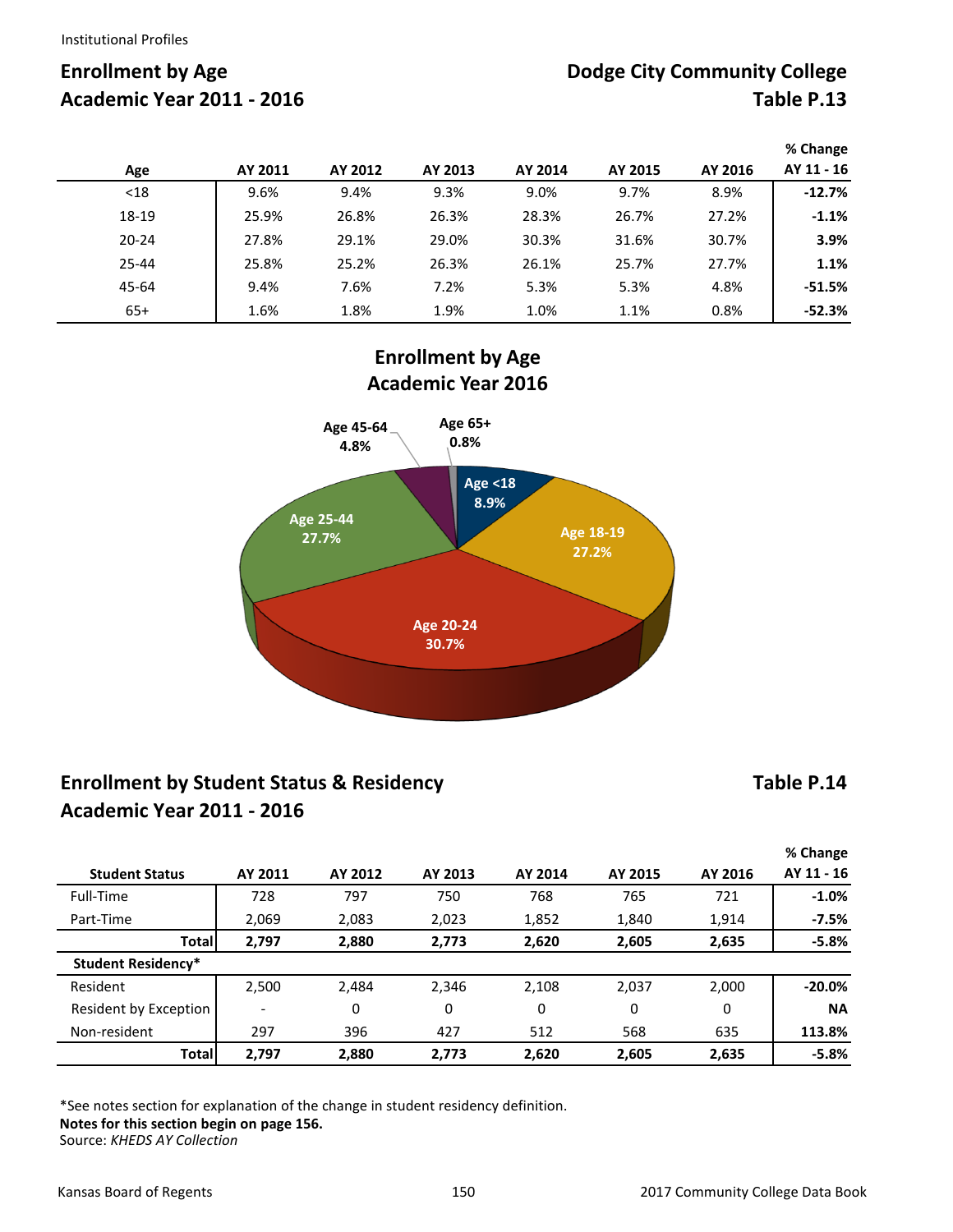# **Degrees/Certificates Awarded Community College City Community College Academic Year 2011 - 2016** Table P.15

|                                              |         |         |         |         |              |         | % Change   |
|----------------------------------------------|---------|---------|---------|---------|--------------|---------|------------|
|                                              | AY 2011 | AY 2012 | AY 2013 | AY 2014 | AY 2015      | AY 2016 | AY 11 - 16 |
| Short-Term Certificate (<16 Credit Hours)    | 217     | 186     | 145     | 154     | 156          | 176     | $-18.9%$   |
| Technical Certificate A (16-29 Credit Hours) | 0       | 0       | 0       | 0       | 0            | 14      | <b>NA</b>  |
| Technical Certificate B (30-44 Credit Hours) | 102     | 70      | 56      | 52      | 59           | 49      | $-52.0\%$  |
| Technical Certificate C (45-59 Credit Hours) | 0       | 0       | 0       | 0       | $\mathbf{0}$ | 7       | <b>NA</b>  |
| Associate Degree                             | 163     | 184     | 182     | 226     | 211          | 249     | 52.8%      |
| Total                                        | 482     | 440     | 383     | 432     | 426          | 495     | 2.7%       |

## **Degrees/Certificates Awarded Academic Year 2016**



**Notes for this section begin on page 156.**  Source: *KHEDS AY Collection*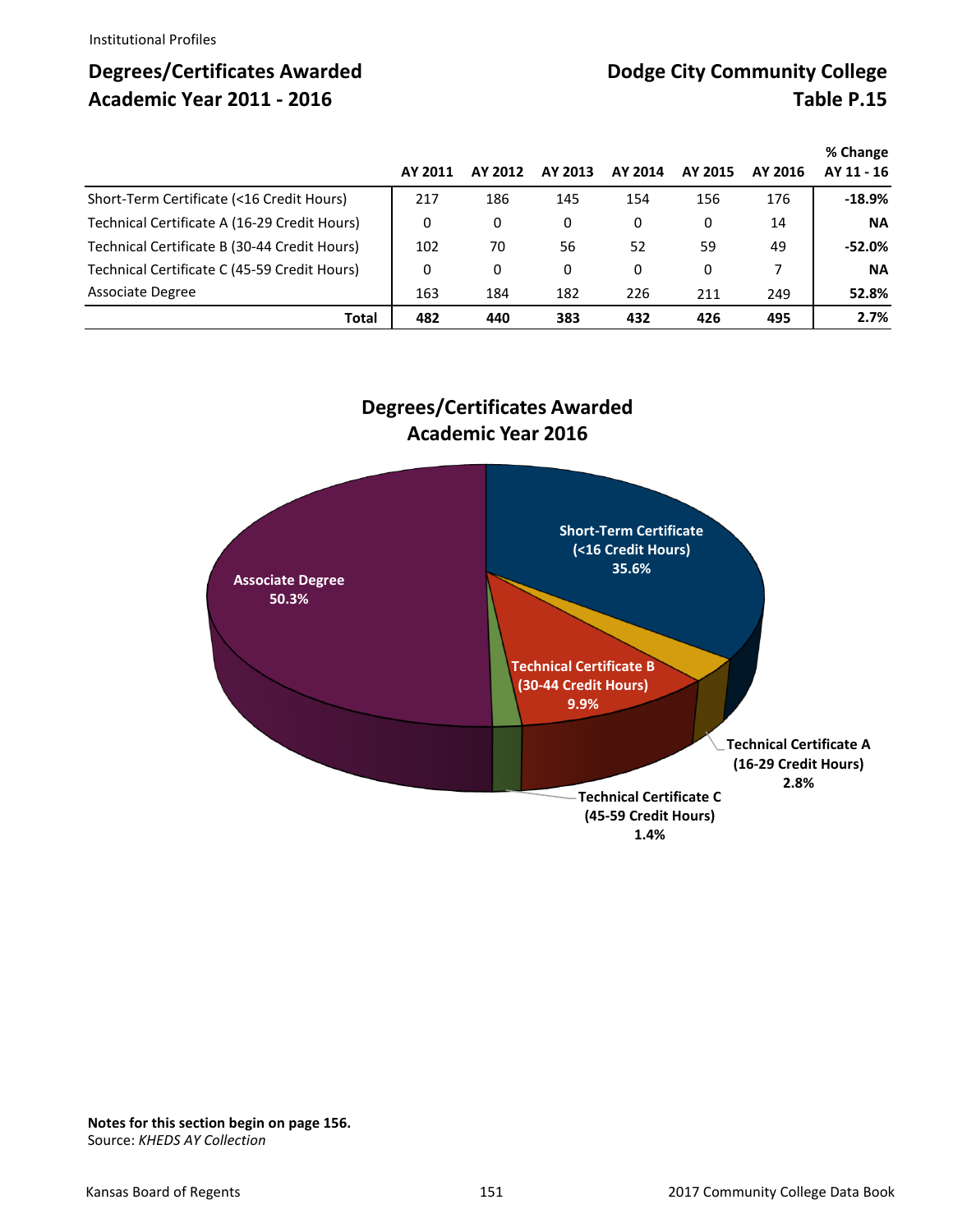# Degree/Certificate-Seeking Students **Dodge City Community College**

# Graduation Rates of First-Time, Full-Time Freshmen Table P.16 **(100%, 150%, and 200% of Program Time)**

|                      | <b>Cohort Year</b> |       |       |       |       |       |  |  |
|----------------------|--------------------|-------|-------|-------|-------|-------|--|--|
|                      | 2007               | 2008  | 2009  | 2010  | 2011  | 2012  |  |  |
| 100% Graduation Rate | 25.3%              | 27.3% | 28.0% | 33.7% | 27.7% | 32.6% |  |  |
| 150% Graduation Rate | 31.0%              | 35.0% | 33.6% | 41.5% | 38.7% | 41.9% |  |  |
| 200% Graduation Rate | 33.6%              | 45.4% | 36.8% | 46.4% | 54.5% | $NA*$ |  |  |

# **Fall Retention Rates of First‐Time Students Table P.17**

|                       | <b>Cohort Year</b> |       |       |       |       |       |  |  |
|-----------------------|--------------------|-------|-------|-------|-------|-------|--|--|
|                       | 2009               | 2010  | 2011  | 2012  | 2013  | 2014  |  |  |
| Part-Time Rate        | 20.6%              | 19.4% | 23.2% | 48.0% | 35.2% | 29.2% |  |  |
| <b>Full-Time Rate</b> | 50.3%              | 53.2% | 48.3% | 51.3% | 49.1% | 55.6% |  |  |

## **Student Success Index of First‐Time & Transferring Students Table P.18 Entrance Year 2008 ‐ 2013**

## **Firme Year-Student Success Index Rate\*\* Student Student Success Rate 2008 46.2% 2009 50.3% Entrance Year** Entrance Year **2010 47.9% 2011 47.7% 2012 44.0% 47.9% 2013 0% 10% 20% 30% 40% 50% 60% 70% 80% 90% 100% Rate 1) Completed Home Institution 2) Completed System Institution 3) Completed Elsewhere 4) Retained Home Institution 5) Retained System Institution 6) Retained Elsewhere**

\*Data for the 200% rate for this cohort is not yet available.

\*\*Specific data for the categories listed below is included in the notes section.

Source: *IPEDS Graduation Rates, 200% Graduation Rates, and Fall Enrollment Surveys; KHEDS AY Collection; National Student Clearinghouse*

**Notes for this section begin on page 156.**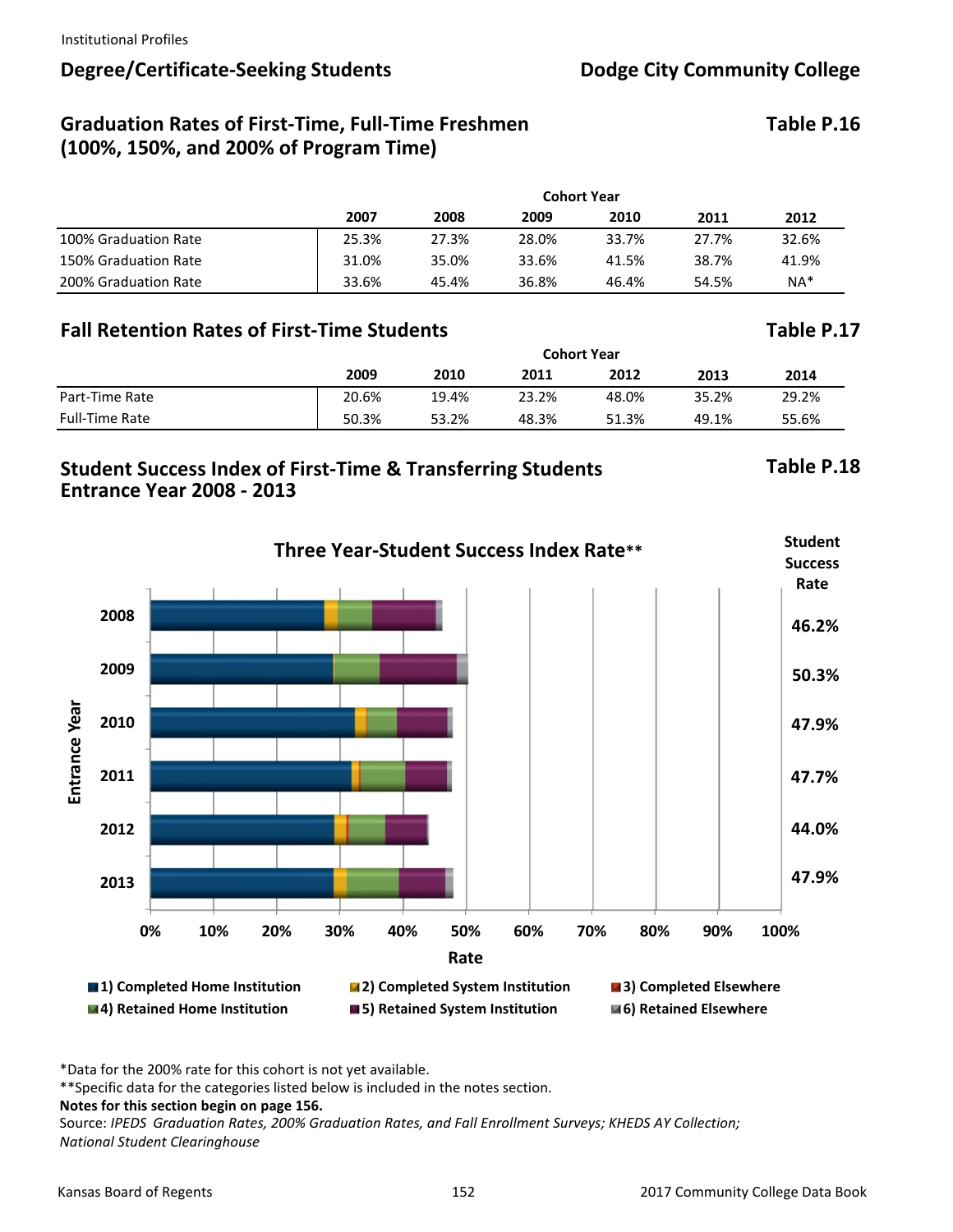# **Total All Funds Audited Expenses Community College City Community College Fiscal Year 2011 ‐ 2015 Table P.20**

|                                       | FY 2011      | FY 2012      | FY 2013      | FY 2014      | FY 2015      | % Change<br>FY 11 - 15 |
|---------------------------------------|--------------|--------------|--------------|--------------|--------------|------------------------|
| Category                              |              |              |              |              |              |                        |
| Instruction                           | \$3,267,851  | \$4,408,083  | \$3,962,197  | \$3,661,245  | \$3,472,698  | 6.3%                   |
| per FTE Student                       | \$2,405      | \$2,984      | \$2,834      | \$2,670      | \$2,574      | 7.1%                   |
| <b>Academic Support</b>               | \$777,988    | \$952,633    | \$1,142,710  | \$1,354,576  | \$1,317,052  | 69.3%                  |
| per FTE Student                       | \$572        | \$645        | \$817        | \$988        | \$976        | 70.5%                  |
| <b>Student Services/Activities</b>    | \$1,688,387  | \$2,036,017  | \$2,461,731  | \$2,631,424  | \$2,673,233  | 58.3%                  |
| per FTE Student                       | \$1,242      | \$1,378      | \$1,761      | \$1,919      | \$1,982      | 59.5%                  |
| <b>Institutional Support</b>          | \$4,695,586  | \$5,322,421  | \$4,303,164  | \$4,805,775  | \$5,629,678  | 19.9%                  |
| per FTE Student                       | \$3,455      | \$3,604      | \$3,078      | \$3,505      | \$4,173      | 20.8%                  |
| Scholarships and Financial Aid        | \$5,834,638  | \$6,562,602  | \$5,852,272  | \$6,693,085  | \$6,806,778  | 16.7%                  |
| Operation and Maintenance of<br>Plant | \$1,932,601  | \$2,175,328  | \$2,269,369  | \$2,278,151  | \$2,439,962  | 26.3%                  |
| Depreciation                          | \$828,644    | \$863,807    | \$1,086,146  | \$1,415,451  | \$1,335,877  | 61.2%                  |
| <b>Public Service</b>                 | \$656,620    | \$639,815    | \$593,984    | \$605,204    | \$607,603    | $-7.5%$                |
| <b>Interest Expense</b>               | \$0          | \$0          | \$0          | \$0          | \$0          | <b>NA</b>              |
| <b>Realized Losses</b>                | \$0          | \$0          | \$0          | \$0          | \$0          | <b>NA</b>              |
| <b>Unrealized Losses</b>              | \$0          | \$0          | \$0          | \$0          | \$0          | <b>NA</b>              |
| <b>Other Expenses</b>                 | \$2,403,492  | \$5,070,092  | \$5,134,317  | \$3,455,370  | \$4,763,457  | 98.2%                  |
| <b>Subtotal All Funds - Expenses</b>  | \$22,085,807 | \$28,030,798 | \$26,805,890 | \$26,900,281 | \$29,046,338 | 31.5%                  |
| <b>Auxiliary Enterprises</b>          | \$1,102,923  | \$1,075,544  | \$1,211,944  | \$1,319,922  | \$1,300,434  | 17.9%                  |
| <b>Total All Funds - Expenses</b>     | \$23,188,730 | \$29,106,342 | \$28,017,834 | \$28,220,203 | \$30,346,772 | 30.9%                  |
| <b>Total Headcount</b>                | 2,797        | 2,880        | 2,773        | 2,620        | 2,605        | $-6.9%$                |
| <b>Total FTE</b>                      | 1,359        | 1,477        | 1,398        | 1,371        | 1,349        | $-0.7%$                |



**Total All Funds Audited Expenses** 

**Other Expenses Public Service** Depreciation Operation and Maintenance of Plant Scholarships and Financial Aid **Institutional Support Student Services/Activities Academic Support Instruction** 

### **Notes for this section begin on page 156.**

Source: *Independent Auditors' Report and Financial Statements; KHEDS AY Collection*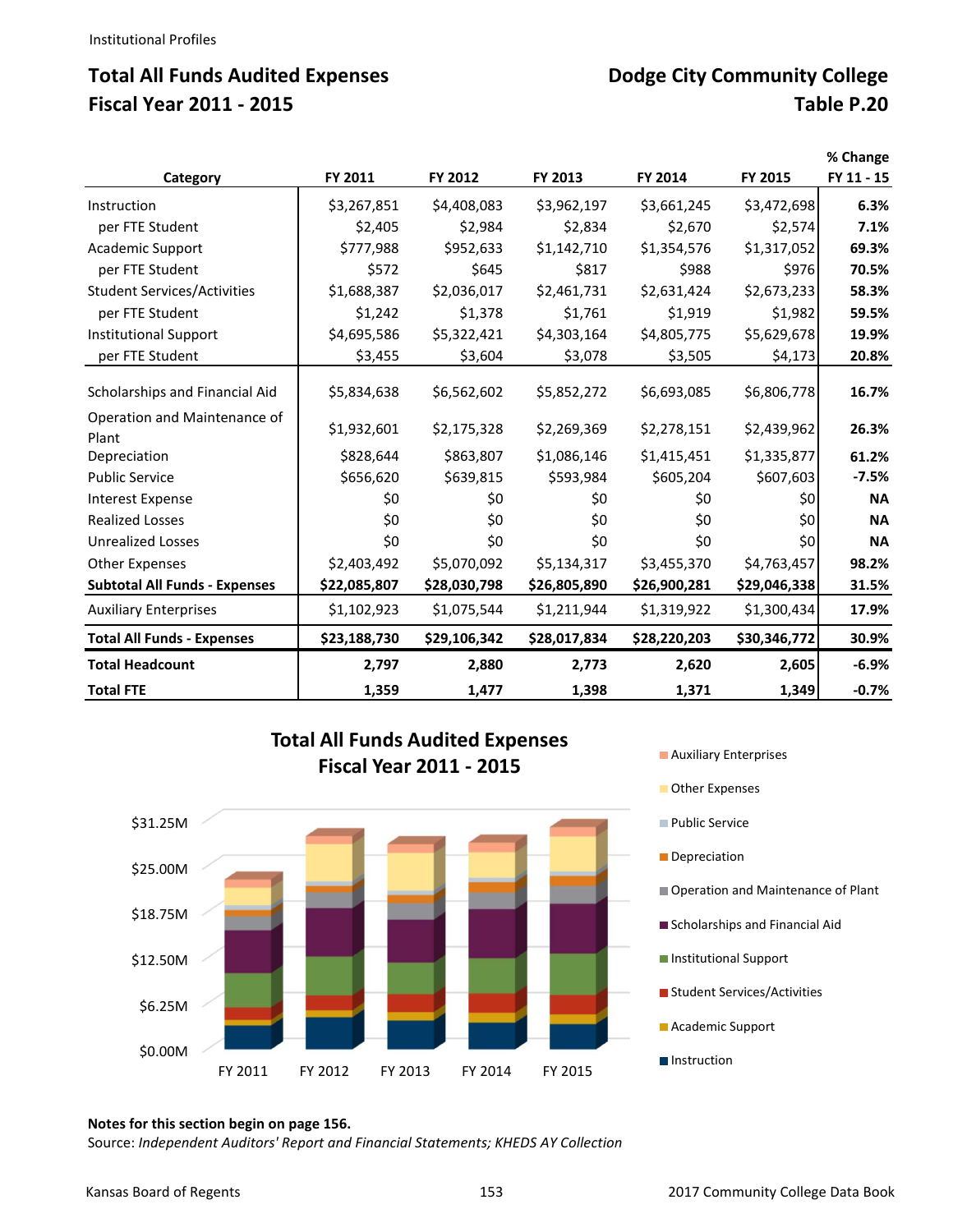# **Total All Funds Audited Revenues**  Dodge City Community College **Fiscal Year 2011 ‐ 2015 Table P.30**

| Category                                                | FY 2011      | FY 2012      | FY 2013      | FY 2014      | FY 2015      | % Change<br>FY 11 - 15 |
|---------------------------------------------------------|--------------|--------------|--------------|--------------|--------------|------------------------|
| Tuition and Fees*                                       | \$1,405,260  | \$1,865,111  | \$2,468,468  | \$2,317,316  | \$2,409,690  | 71.5%                  |
| <b>Federal Grants and Contracts</b>                     | \$6,216,103  | \$7,716,261  | \$6,491,480  | \$7,006,311  | \$6,628,432  | 6.6%                   |
| State and Local Grants and<br>Contracts                 | \$11,541,074 | \$12,280,713 | \$12,641,773 | \$13,495,593 | \$13,600,266 | 17.8%                  |
| <b>Private Grants and Contracts</b>                     | \$0          | \$0          | \$0          | \$0          | \$0          | <b>NA</b>              |
| <b>State Appropriations</b>                             | \$0          | \$0          | \$0          | \$0          | \$0          | <b>NA</b>              |
| County and Local Appropriations                         | \$0          | \$0          | \$0          | \$0          | \$0          | <b>NA</b>              |
| <b>Gifts and Contributions</b>                          | \$517,596    | \$443,603    | \$1,404,278  | \$953,366    | \$1,989,359  | 284.3%                 |
| Investment Income                                       | \$78,218     | \$27,741     | \$1,462      | \$4,779      | \$5,665      | $-92.8%$               |
| Interest Income                                         | \$0          | \$0          | \$0          | \$0          | \$0          | <b>NA</b>              |
| Sales and Services of<br><b>Educational Departments</b> | \$335,498    | \$391,107    | \$428,843    | \$630,431    | \$1,674,685  | 399.2%                 |
| <b>Realized Gains</b>                                   | \$0          | \$0          | \$0          | \$0          | \$0          | <b>NA</b>              |
| <b>Unrealized Gains</b>                                 | \$0          | \$0          | \$0          | \$0          | \$0          | <b>NA</b>              |
| <b>Other Revenues</b>                                   | \$944,747    | \$3,964,578  | \$3,229,875  | \$1,540,232  | \$6,701,113  | 609.3%                 |
| <b>Subtotal All Funds - Revenues</b>                    | \$21,038,496 | \$26,689,114 | \$26,666,179 | \$25,948,028 | \$33,009,210 | 56.9%                  |
| <b>Auxiliary Enterprises</b>                            | \$1,457,906  | \$1,414,282  | \$1,280,592  | \$1,604,042  | \$1,660,263  | 13.9%                  |
| <b>Total All Funds - Revenues</b>                       | \$22,496,402 | \$28,103,396 | \$27,946,771 | \$27,552,070 | \$34,669,473 | 54.1%                  |
| <b>Mill Levies</b>                                      | 31.854       | 32.236       | 32.474       | 32.335       | 32.335       | 1.5%                   |
| <b>Assessed Valuations</b>                              | 236,232,518  | 251,380,939  | 263,054,955  | 289,197,421  | 278,737,813  | 18.0%                  |
| <b>Total Headcount</b>                                  | 2,797        | 2,880        | 2,773        | 2,620        | 2,605        | $-6.9%$                |
| <b>Total FTE</b>                                        | 1,359        | 1,477        | 1,398        | 1,371        | 1,349        | $-0.7%$                |

# **Total All Funds Audited Revenues Fiscal Year 2011 - 2015** Auxiliary Enterprises



**Other Revenues** 

Sales and Services of Educational Departments

Investment Income

- Gifts and Contributions
- State and Local Grants and Contracts
- **Federal Grants and Contracts**

**Tuition and Fees\*** 

\*Tuition and Fees are reported net of scholarship discounts and allowances.

**Notes for this section begin on page 156.** 

Source: *Independent Auditors' Report and Financial Statements; Municipal Budgets; KHEDS AY Collection*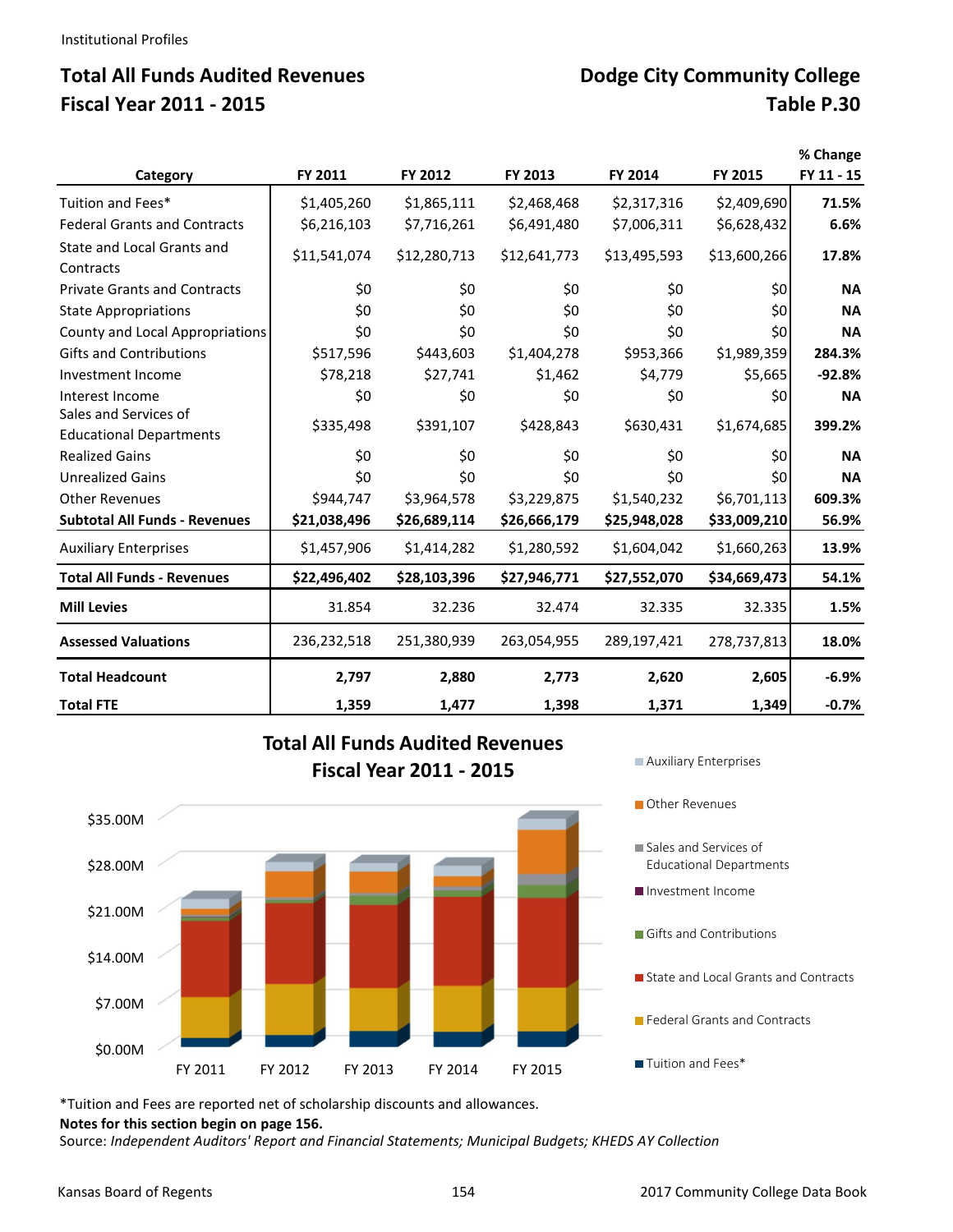# **General Fund Changes in Unencumbered Cash\* Dodge City Community College Fiscal Year 2011 ‐ 2016 Table P.60**

|                                                | <b>FY 2011</b> | <b>FY 2012</b> | FY 2013     | FY 2014     | <b>FY 2015</b> | <b>FY 2016</b> | % Change<br>FY 11 - 16 |
|------------------------------------------------|----------------|----------------|-------------|-------------|----------------|----------------|------------------------|
| <b>Unencumbered Cash</b><br>Balance, June 30th | \$5,876,298    | \$5,292,846    | \$4,934,453 | \$4,757,784 | \$5,210,143    | \$5,275,719    | $-10.2%$               |



**Unencumbered Cash Balance, June 30th Fiscal Year 2011 ‐ 2016**

\*The Unencumbered Cash balance is reported as of June 30th for each Fiscal Year. **Notes for this section begin on page 156.** Source: *Municipal Budgets*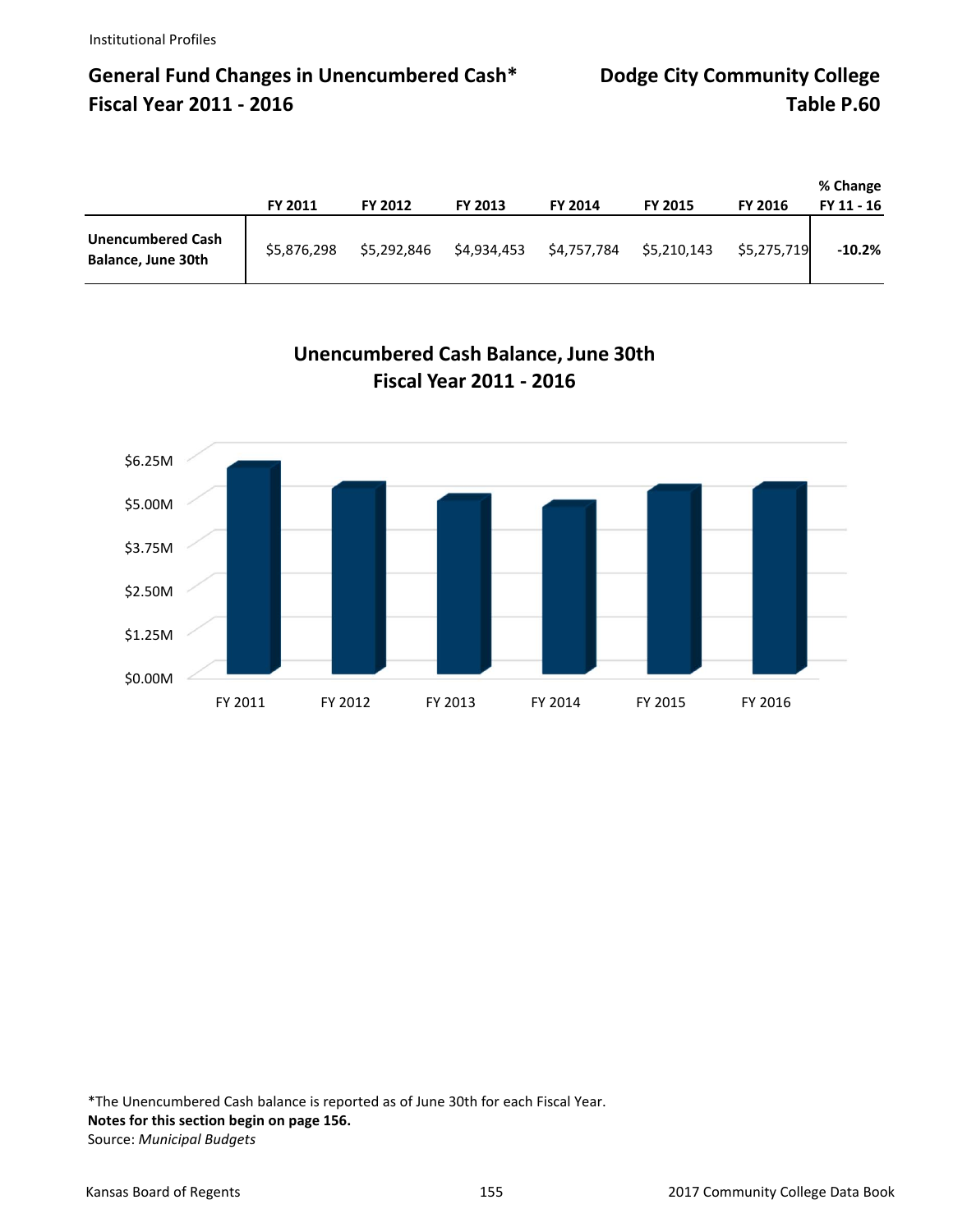## Institutional Profile Notes – Dodge City Community College

## **General Notes:**

- 1. Demographic and enrollment data can also be found in the Kansas Higher Education Reporting System (KHERS). KHERS is a web-based reporting tool providing access to data about Kansas public postsecondary institutions. KHERS allows users to view trends, filter reports, and perform comparisons through regularly‐updated dashboards, graphs and charts. KHERS can be accessed via http://www.kansasregents.org/, under the "Data" heading.
- 2. Total Headcount and FTE have been added to the finance tables to add context to data as necessary.
- 3. While the number of years of data varies between tables in the Institutional Profiles section, the goal at Kansas Board of Regents is to have six years of data shown for each of our Data Book publications.

## **Table P.10: Student Demographics**

1. A divisor of 30 is used to calculate FTE for undergraduate students in an academic year.

## **Table P.11: Enrollment by Race/Ethnicity**

- 1. Starting in fall 2010, the community colleges were required to report a student's race/ethnicity according to definitions and parameters established by the U.S. Department of Education (IPEDS). According to these new definitions, a student's race/ethnicity can now be reported in four modified categories: Black or African‐American, Asian, Native Hawaiian/Pacific Islander, and Two or more races. The other race/ethnicity reporting categories are White, Non‐resident Alien, American Indian/Alaska Native, Asian, and Unknown. The Hispanic ethnicity category includes all students who reported a Hispanic ethnicity, regardless of their race selection. Due to these race/ethnicity modifications, starting in fall 2010, the number of students in the Hispanic ethnicity category increased while the number of students in the "Unknown" category decreased.
- 2. The "% Change" column does not reflect the change in percentage, but instead reflects the percent change in the number of students in each category for the time period. This number more accurately reflects the change in student population.

## **Table P.13: Enrollment by Age**

1. The "% Change" column does not reflect the change in percentage, but instead reflects the percent of change in the number of students in each category for the time period. This number more accurately reflects the change in student population.

## **Table P.14: Enrollment by Student Status**

1. Full-time students are defined as those enrolled in at least 24 credit hours in an academic year.

## **Table P.15: Degrees/Certificates Awarded**

- 1. A Short‐Term Program is a Certificate of Completion award earned by completing a KBOR designated stand‐alone program. A stand‐alone program is less than 16 credit hours, leads to an industry recognized credential, license, or certification and has been specified as a stand‐alone program by KBOR's Workforce Development staff and included in the Program Inventory data system.
- 2. Technical Certificate A (16‐29 Credit Hours) requires completion of an organized program of study in a technical area of at least 16 but less than 30 credit hours in length, at the postsecondary level (below the baccalaureate degree).
- 3. Technical Certificate B (30‐44 Credit Hours) requires completion of an organized program of study in a technical area of at least 30 but less than 45 credit hours in length, at the postsecondary level (below the baccalaureate degree).
- 4. Technical Certificate C (45‐59 Credit Hours) requires completion of an organized program of study in a technical area of at least 45 but less than 60 credit hours in length, at the postsecondary level (below the baccalaureate degree).

## **Table P.16: Graduation Rates of First‐Time, Full‐Time Freshmen**

1. The IPEDS Graduation Rates component collects data on the cohort of full‐time, first‐time degree/certificate‐seeking undergraduate students and tracks their completions status at 100% and 150% of the normal time to complete all requirements of their program study. Once a student is in the cohort, they remain in the cohort, even if their status changes to part-time or they drop out or transfer out of the institution. However, adjustments can be made to the cohort for allowable exclusions, which include the death of a student, permanent disability, military deployment, or service on an official church mission or with a foreign aid service of the Federal government.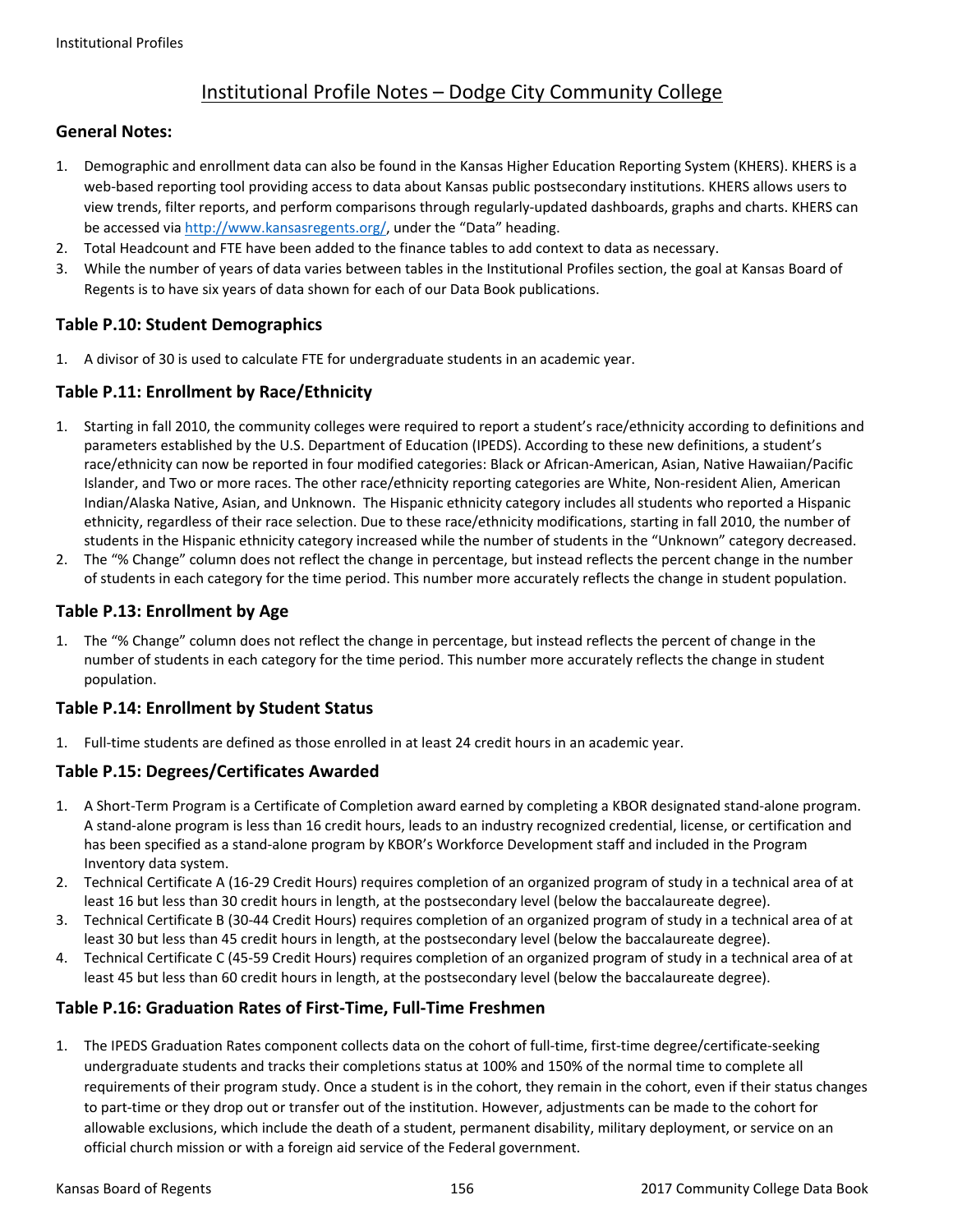- 2. The IPEDS 200% Graduation Rates component is a further extension of the traditional Graduation Rates component. It requests information on any additional completers and exclusions from the cohort between 151% and 200% of normal time for a student to complete all requirements of their program of study. The reporting of data for the 200% completion period is not cumulative. Respondents are only asked to report data for the time period between 151% and 200% of normal time to completion.
- 3. Definitions are based on IPEDS definitions for full-time and part-time students:
	- a. A full-time student is defined as a student who is enrolled in 12 or more semester credits each term.
	- b. A part-time student is defined as a student who is enrolled in less than 12 semester credits each term.
- 4. The first year for the graduation rate is the first year of enrollment. Once a student has a completion, that completion is counted in all subsequent year rates.
- 5. Dodge City Community College provided updated graduation data for the 2011 cohort.

## **Table P.17: Fall Retention Rates of First‐Time Students**

- 1. The IPEDS Fall Enrollment component collects data on the cohort of full-time and part-time, first-time degree/certificateseeking students determined using fall attendance status. Exclusions include the students who died or were totally and permanently disabled, to serve in the armed forces, to serve with a foreign aid service of the Federal Government, or to serve on official church missions.
- 2. Definitions are based on IPEDS definitions for full-time and part-time students:
	- a. A full-time student is defined as a student who is enrolled in 12 or more semester credits each term.
	- b. A part-time student is defined as a student who is enrolled in less than 12 semester credits each term.
- 3. The first year for the retention rate is the academic year following the year of enrollment. If a student has not completed and is no longer enrolled for a subsequent year, that student ceases to be counted unless he/she re-enrolls during a future academic period.

## **Table P.18: Student Success Index**

- 1. The data may have changed slightly in Entrance Year 2008 through Entrance Year 2012 due to a data clean‐up, which improved the quality of data. Due to this slight adjustment in data, this table may not match exactly what was published in prior year data books.
- 2. Given the diverse population and varying mission of community colleges and technical colleges, the Student Success Index provides a more comprehensive measure of institutional effectiveness than traditional graduation and retention rates.
- 3. Outcomes for the Student Success Index are determined using data from both the KHEDS AY Collection and the National Student Clearinghouse. These outcomes are examined for an academic year cohort from the KHEDS AY Collection. The student is counted once per academic year for each institution. Translations have been made for merged institutions, and the current institution is used for the label. For completions, all completions reported to KBOR in the AY Completions File have been used. This may include stand-alone programs/occupational programs, certificates, and degrees. The segments on the index bar are mutually exclusive from left to right. Once the student is counted in one segment, that student is not counted in another segment.
- 4. The Student Success Index varies from typical IPEDS measures in the followings ways:
	- The index uses an academic year cohort, not the fall cohort.
	- The entrance year is the academic year in which the student entered the Kansas' public postsecondary education system.
	- The index includes part‐time and full‐time students, as well as transfer students.
	- Exclusions. IPEDS allows exclusion of students from the cohort such as death or total and permanent disability; service in the armed forces (including those called to active duty); service with a foreign aid service of the federal government, such as the Peace Corps; or service on official church missions. KBOR does not track or remove exclusions.
	- Formal transfer prep programs. If an institution has a formal transfer prep program, but that student does not receive a formal award from the first institution, the first institution can count the student as a grad if the student fulfills the transfer prep program and transfers to another institution. KBOR does not track transfer prep specifically.
	- IPEDS allows institutions to count completers as 'retained' in retention rates for 2‐year institutions under some circumstances. These are broken out separately for the index.